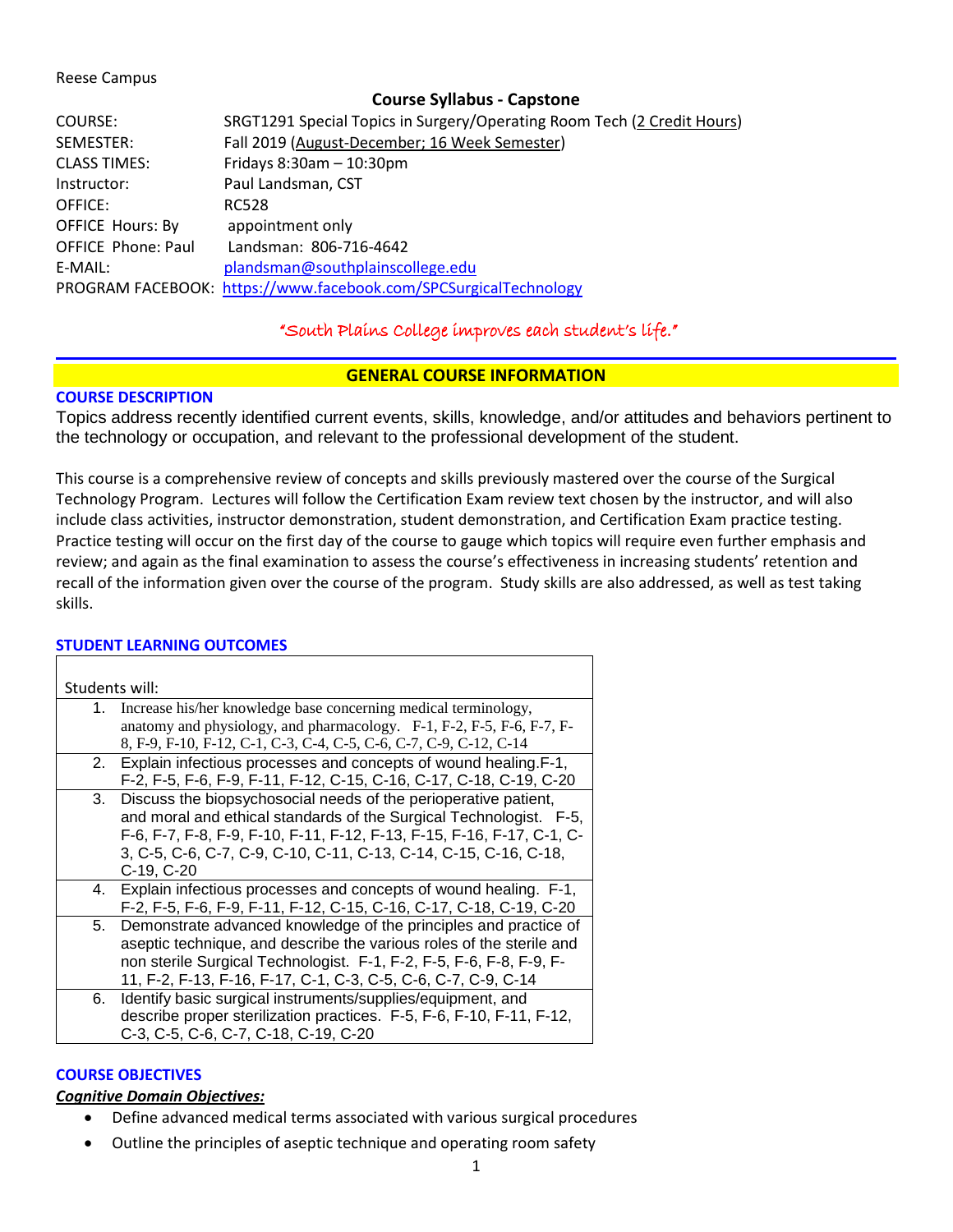- List specific anatomic landmarks important to basic surgical procedures
- Name each surgical position and state safety precautions taken for each position
- Outline preoperative and postoperative duties of the Surgical Technologist
- Explain the intraoperative duties, and roles, of the Surgical Technologist

#### *Psychomotor Domain Objectives:*

- Identify basic and specialty surgical instrumentation when shown a picture
- Identify basic and specialty surgical supplies and equipment and describe their uses
- Identify drugs and medications used in surgery followed by their uses, and label information
- Demonstrate proper cleaning, sorting, assembly, and sterilization of instrumentation
- Label surgical incisions and state the procedures that utilize each incision

#### *Affective Domain Objectives:*

- Discuss the moral, legal, and ethical issues faced by the Surgical Technologist
- Describe the processes of infection and wound healing
- Describe the steps to basic surgical procedures of various specialties
- Discuss the role of the surgical technologist, and their scope of practice
- Explain the different sterilization methods, as well as each of their advantages, disadvantages

#### **OUTCOMES ASSESSMENT METHODS**

**Formative assessments:**

- Weekly review quizzes
- Official NBSTSA Practice Certification exam (via internet)

#### **Summative assessments:**

Exams (6) 50% via blackboard Homework (8) 35% via blackboard Final Exam 15% via blackboard

#### **ACADEMIC INTEGRITY**

It is the aim of the faculty of South Plains College to foster a spirit of complete honesty and a high standard of integrity. The attempt of any student to present as his or her own any work which he or she has not honestly performed is regarded by the faculty and administration as a most serious offense and renders the offender liable to serious consequences, possibly suspension.

**Cheating** - Dishonesty of any kind on examinations or on written assignments, illegal possession of examinations, the use of unauthorized notes during an examination, obtaining information during an examination from the textbook or from the examination paper of another student, assisting others to cheat, alteration of grade records, illegal entry or unauthorized presence in the office are examples of cheating. Complete honesty is required of the student in the presentation of any and all phases of coursework. This applies to quizzes of whatever length, as well as final examinations, to daily reports and to term papers.

**Plagiarism** - Offering the work of another as one's own, without proper acknowledgment, is plagiarism; therefore, any student who fails to give credit for quotations or essentially identical expression of material taken from books, encyclopedias, magazines and other reference works, or from themes, reports or other writings of a fellow student, is guilty of plagiarism.

#### **BLACKBOARD**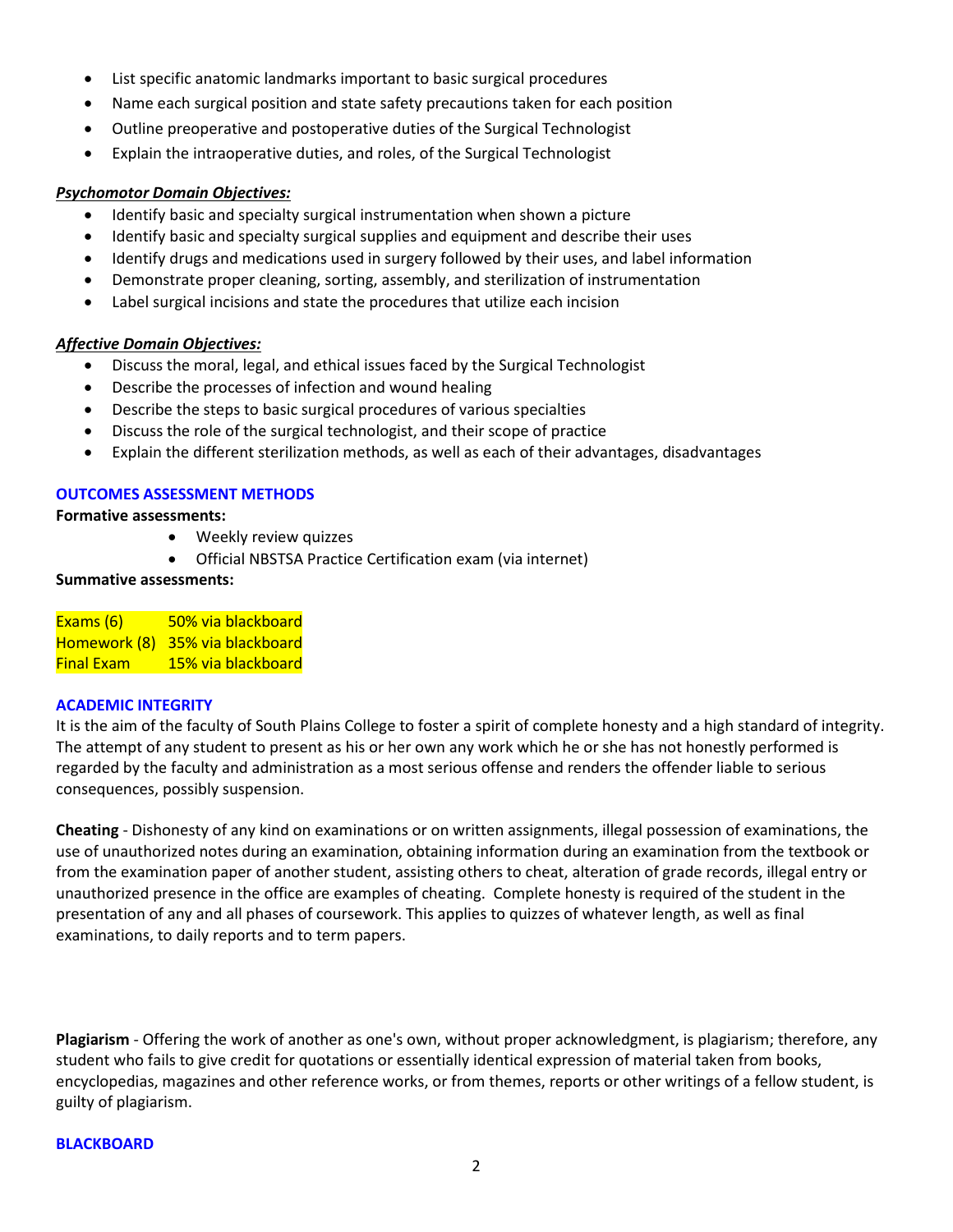**Blackboard is an e-Education platform designed to enable educational innovations everywhere by connecting people and technology. This educational tool will be used in this course throughout the semester.** 

## **FACEBOOK**

**The Surgical Technology Program has a Facebook page at https://www.facebook.com/SPCSurgicalTechnology. In addition to the South Plains College website, this Facebook page will be used to keep students up-to-date on program activities, weather delays, South Plains College announcements and will help with program recruitment. "Liking" the Surgical Technology Facebook page is not mandatory, nor are personal Facebook accounts, in order to access this page.**

#### **SCANS and FOUNDATION SKILLS**

Refer also to Course Objectives. SCANS and Foundation Skills attached.

## **SPECIFIC COURSE INFORMATION**



Surgical Technology Review: Certification and Professionalism Karen L. Chambers and Valerie Roche, ISBN#978-0-8036-1676-9

#### **METHODS OF TEACHING**

- Question and answer
- Power Point
- Review questions

#### **ATTENDANCE POLICY**

Class attendance is mandatory. Students are allowed three (3) absences and will be administratively withdrawn on the fourth (4th) absence. A tardy is given if the student is not present for the class or lab within the first 5 minutes of the class period. Two (2) tardies equal one (1) absence. If a student misses more than 30 minutes of any class session, an absence will be given for the day.

When an unavoidable reason for class absence arises, such as illness, an official trip authorized by the college or an official activity, the instructor may permit the student to make up work missed. It is the student's responsibility to complete work missed within a reasonable period of time as determined by the instructor. Students are officially enrolled in all courses for which they pay tuition and fees at the time of registration. Should a student, for any reason, delay in reporting to a class after official enrollment, absences will be attributed to the student from the first class meeting.

Students who enroll in a course but have "Never Attended" by the official census date, as reported by the faculty member, will be administratively dropped by the Office of Admissions and Records. A student who does not meet the attendance requirements of a class as stated in the course syllabus and does not officially withdraw from that course by the official census date of the semester, may be administratively withdrawn from that course and receive a grade of "X" or "F" as determined by the instructor. Instructors are responsible for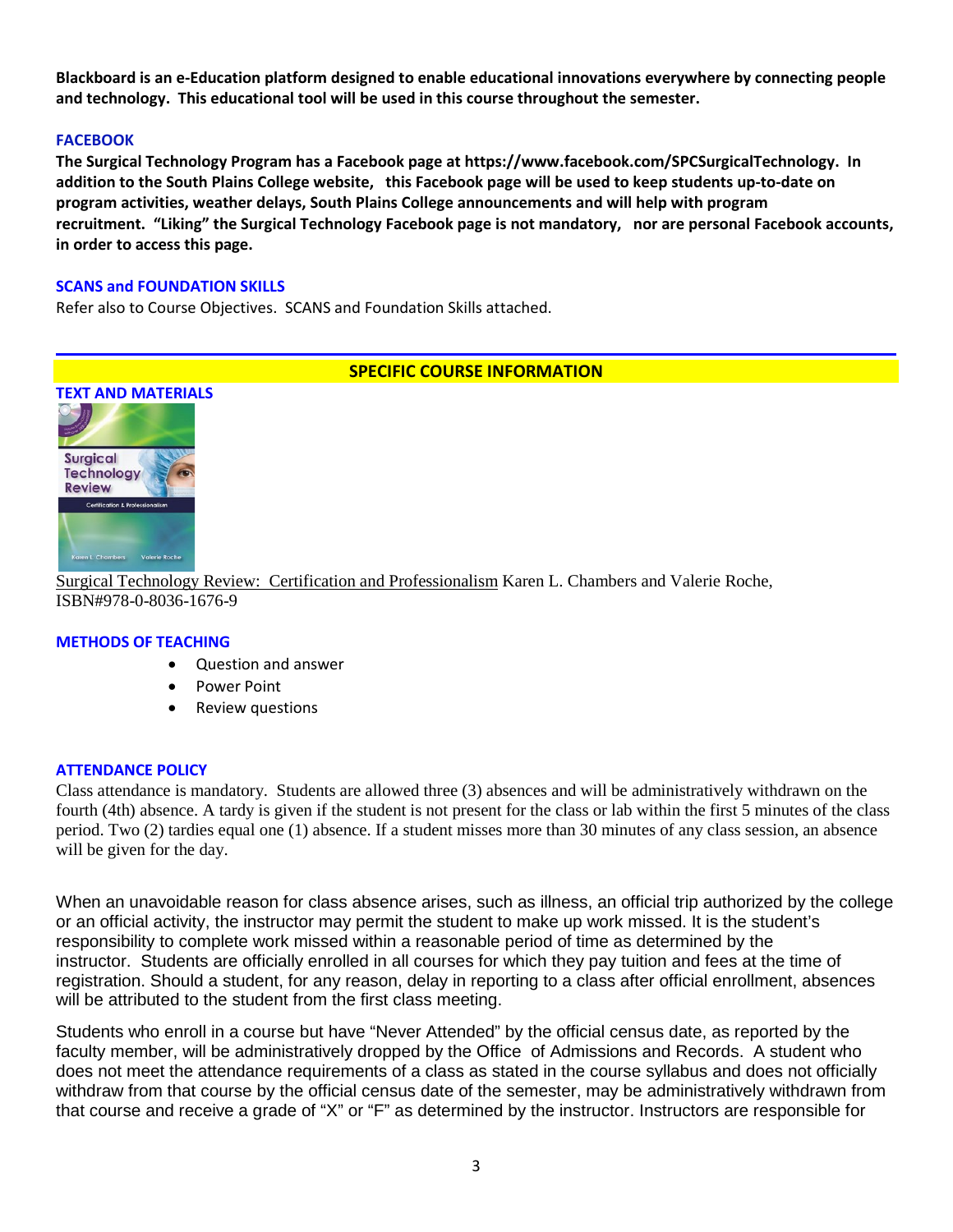clearly stating their administrative drop policy in the course syllabus, and it is the student's responsibility to be aware of that policy.

It is the student's responsibility to verify administrative drops for excessive absences through MySPC using his or her student online account. If it is determined that a student is awarded financial aid for a class or classes in which the student never attended or participated, the financial aid award will be adjusted in accordance with the classes in which the student did attend/participate and the student will owe any balance resulting from the adjustment.

(http://catalog.southplainscollege.edu/content.php?catoid=47&navoid=1229#Class\_Attendance)

#### **ASSIGNMENT POLICY**

The student is responsible for being prepared for class, which includes but is not limited to reading the assigned chapters and/or pages from the textbook. In some instances, information from the reading assignments not covered during class may be included on an exam.

#### **COMPUTER USAGE**

As computer technology in the field of health occupations continues to become more popular, computers will be used in this course for several assignments. All students have access to computers and printers on the South Plains College campus. Students will be expected to utilize computers to access assignments and classroom resources. All registered students are supplied with a working email account from South Plains College. In order to take exams, students must have their user name and password.

## **ALL STUDENTS ARE EXPECTED TO KNOW THEIR SPC STUDENT USER NAME AND PASSWORD.**

## **COMPUTER LAB USAGE**

The computer lab(s) on any campus may be used by students during scheduled open hours or as assigned by an instructor. Printer paper will not be provided for students to print materials but students may seek assistance from faculty or staff to request lab paper from the college if needed. Lack of computer lab paper is not an excuse for not having homework assignments, skills lab sheets, or any other required documents. Students should come prepared for class.

**GRADING POLICY -** Grades in this course will be determined using the following criteria:

*Grading Scale 90-100 = A 80-89 = B 75-79 = C Below 75 is failing*

## **COMMUNICATION POLICY**

Electronic communication between instructor and students in this course will utilize the South Plains College email systems. Instructor will not initiate communication using private email accounts. Students are encouraged to check SPC email on a regular basis.

## **Campus Concealed Carry syllabus statement**

Campus Concealed Carry - Texas Senate Bill - 11 (Government Code 411.2031, et al.) authorizes the carrying of a concealed handgun in South Plains College buildings only by persons who have been issued and are in possession of a Texas License to Carry a Handgun. Qualified law enforcement officers or those who are otherwise authorized to carry a concealed handgun in the State of Texas are also permitted to do so. Pursuant to Penal Code (PC) 46.035 and South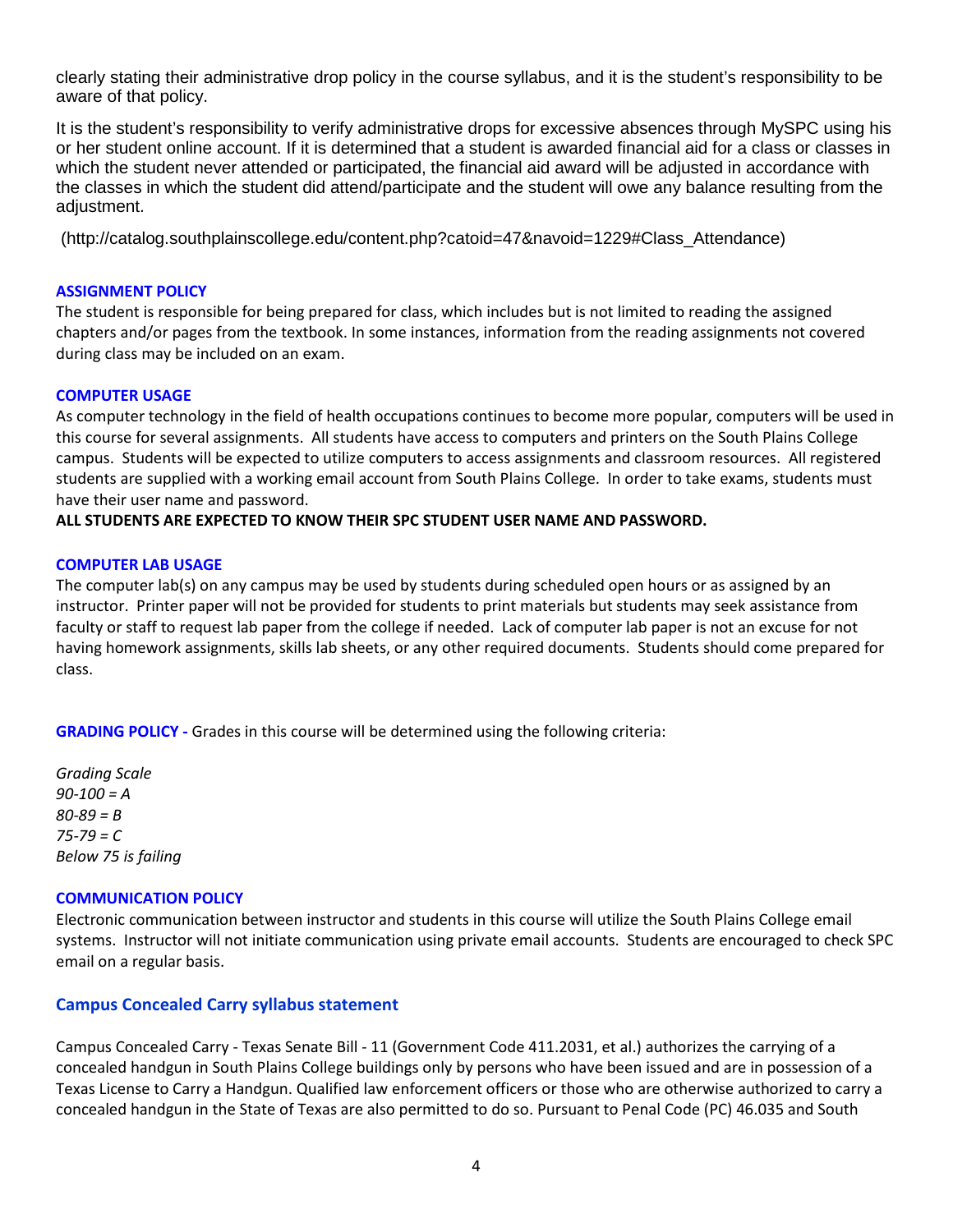Plains College policy, license holders may not carry a concealed handgun in restricted locations. For a list of locations, please refer to the SPC policy at:

[http://www.southplainscollege.edu/human\\_resources/policy\\_procedure/hhc.php](http://www.southplainscollege.edu/human_resources/policy_procedure/hhc.php)

Pursuant to PC 46.035, the open carrying of handguns is prohibited on all South Plains College campuses. Report violations to the College Police Department at 806-716-2396 or 9-1-1.

#### **PREGNANCY ACCOMMODATIONS STATEMENT**

If you are pregnant, or have given birth been within six months, under Title IX you have a right to reasonable accommodations to help continue your education. Students who wish to request accommodations must contact the Health and Wellness Center at 806-716-2529 to initiate the process.

## **STUDENT CONDUCT**

Rules and regulations relating to the students at South Plains College are made with the view of protecting the best interests of the individual, the general welfare of the entire student body and the educational objectives of the college. As in any segment of society, a college community must be guided by standards that are stringent enough to prevent disorder, yet moderate enough to provide an atmosphere conducive to intellectual and personal development. A high standard of conduct is expected of all students. When a student enrolls at South Plains College, it is assumed that the student accepts the obligations of performance and behavior imposed by the college relevant to its lawful missions, processes and functions. Obedience to the law, respect for properly constituted authority, personal honor, integrity and common sense guide the actions of each member of the college community both in and out of the classroom. Students are subject to federal, state and local laws, as well as South Plains College rules and regulations. A student is not entitled to greater immunities or privileges before the law than those enjoyed by other citizens. Students are subject to such reasonable disciplinary action as the administration of the college may consider appropriate, including suspension and expulsion in appropriate cases for breach of federal, state or local laws, or college rules and regulations. This principle extends to conduct off-campus which is likely to have adverse effects on the college or on the educational process which identifies the offender as an unfit associate for fellow students.

Any student who fails to perform according to expected standards may be asked to withdraw.

Rules and regulations regarding student conduct appear in the current Student Guide.

#### **SPECIAL REQUIREMENTS**

**Cell Phones** – Cell phones are permitted in class. They MUST be turned to silent. A student whose phone sounds during class, or is observed to be using the phone in any way without permission from the instructor will be sent home for the day with an absence.

## **ACCOMMODATIONS**

## **DIVERSITY STATEMENT**

In this class, the teacher will establish and support an environment that values and nurtures individual and group differences and encourages engagement and interaction. Understanding and respecting multiple experiences and perspectives will serve to challenge and stimulate all of us to learn about others, about the larger world and about ourselves. By promoting diversity and intellectual exchange, we will not only mirror society as it is, but also model society as it should and can be.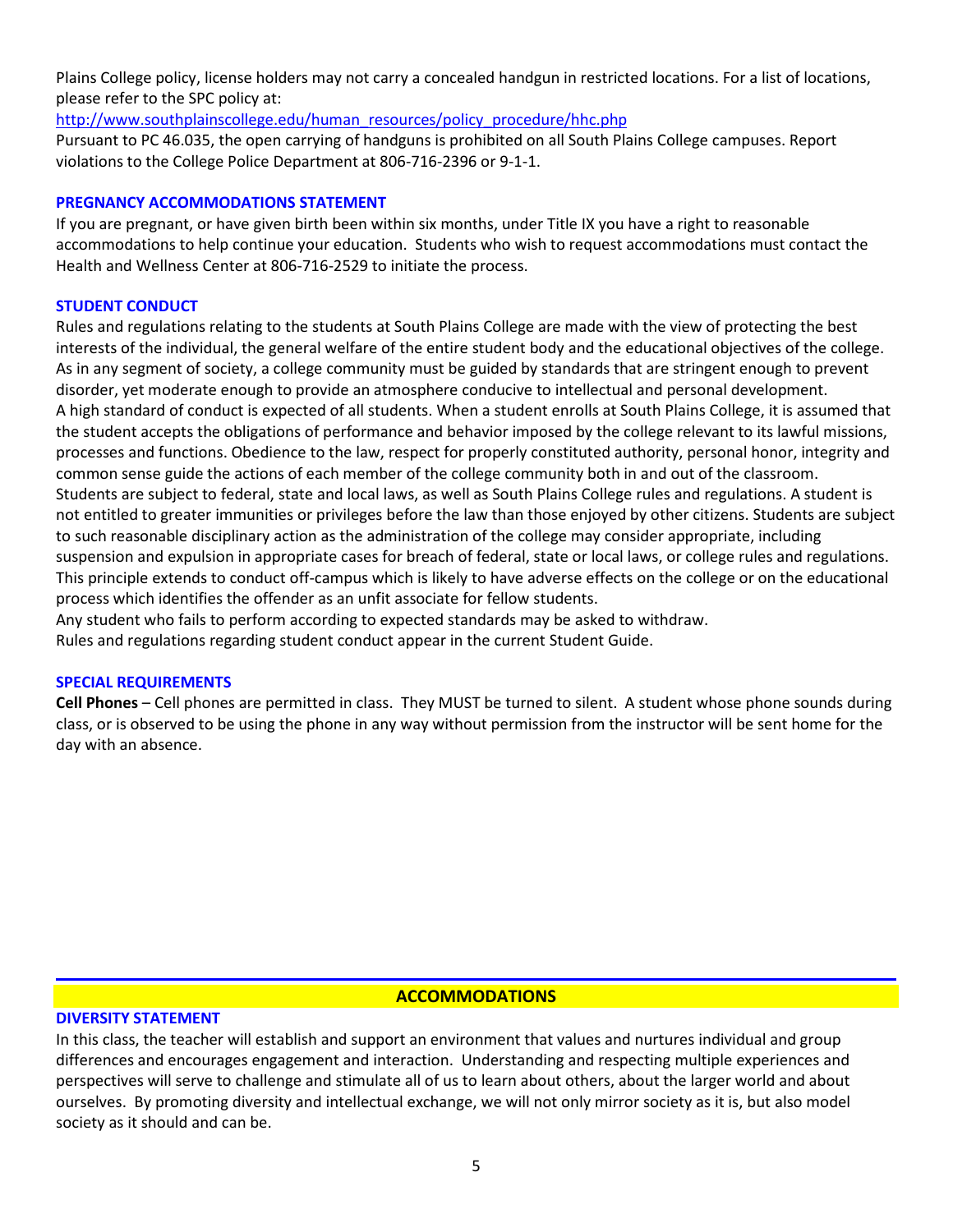#### **DISABILITIES STATEMENT**

Students with disabilities, including but not limited to physical, psychiatric, or learning disabilities, who wish to request accommodations in this class should notify the Disability Services Office early in the semester so that the appropriate arrangements may be made. In accordance with federal law, a student requesting accommodations must provide acceptable documentation of his/her disability. For more information, call or visit the Disability Services Office in the Student Health & Wellness Office, 806-716-2577.

## **FOUNDATION SKILLS**

## **BASIC SKILLS–Reads, Writes, Performs Arithmetic and Mathematical Operations, Listens and Speaks**

F-1 Reading–locates, understands, and interprets written information in prose and in documents such as manuals, graphs, and schedules.

F-2 Writing–communicates thoughts, ideas, information and messages in writing and creates documents such as letters, directions, manuals, reports, graphs, and flow charts.

F-3 Arithmetic–performs basic computations; uses basic numerical concepts such as whole numbers, etc.

F-4 Mathematics–approaches practical problems by choosing appropriately from a variety of mathematical techniques.

F-5 Listening–receives, attends to, interprets, and responds to verbal messages and other cues.

F-6 Speaking–organizes ideas and communicates orally.

# **THINKING SKILLS–Thinks Creatively, Makes Decisions, Solves Problems, Visualizes and Knows How to Learn and Reason**

F-7 Creative Thinking–generates new ideas.

F-8 Decision-Making–specifies goals and constraints, generates alternatives, considers risks, evaluates and chooses best alternative.

F-9 Problem Solving–recognizes problems, devises and implements plan of action.

F-10 Seeing Things in the Mind's Eye–organizes and processes symbols, pictures, graphs, objects, and other information.

F-11 Knowing How to Learn–uses efficient learning techniques to acquire and apply new knowledge and skills. F-12 Reasoning–discovers a rule or principle underlying the relationship between two or more objects and applies it when solving a problem.

# **PERSONAL QUALITIES–Displays Responsibility, Self-Esteem, Sociability, Self-Management, Integrity and Honesty**

F-13 Responsibility–exerts a high level of effort and perseveres towards goal attainment.

F-14 Self-Esteem–believes in own self-worth and maintains a positive view of self.

F-15 Sociability–demonstrates understanding, friendliness, adaptability, empathy and politeness in group settings.

F-16 Self-Management–assesses self accurately, sets personal goals, monitors progress and exhibits selfcontrol.

F-17 Integrity/Honesty–chooses ethical courses of action.

## **SCANS COMPETENCIES**

C-1 **TIME** - Selects goal - relevant activities, ranks them, allocates time, prepares and follows schedules. C-2 **MONEY** - Uses or prepares budgets, makes forecasts, keeps records and makes adjustments to meet objectives.

C-3 **MATERIALS AND FACILITIES** - Acquires, stores, allocates, and uses materials or space efficiently.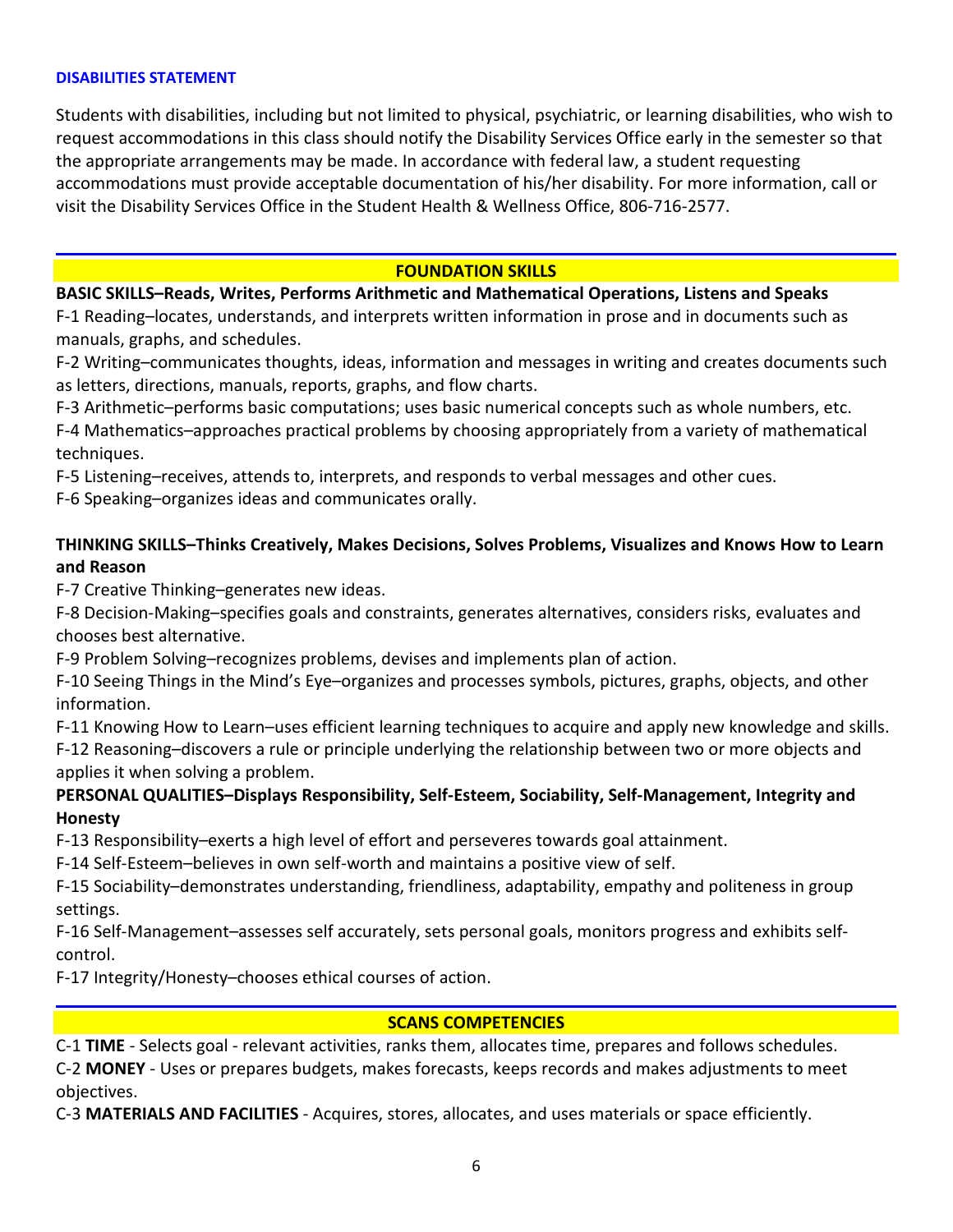C-4 **HUMAN RESOURCES** - Assesses skills and distributes work accordingly, evaluates performances and provides feedback.

# **INFORMATION - Acquires and Uses Information**

C-5 Acquires and evaluates information.

- C-6 Organizes and maintains information.
- C-7 Interprets and communicates information.
- C-8 Uses computers to process information.

# **INTERPERSONAL–Works With Others**

C-9 Participates as members of a team and contributes to group effort.

C-10 Teaches others new skills.

C-11 Serves Clients/Customers–works to satisfy customer's expectations.

C-12 Exercises Leadership–communicates ideas to justify position, persuades and convinces others, responsibly challenges existing procedures and policies.

C-13 Negotiates-works toward agreements involving exchanges of resources; resolves divergent interests.

C-14 Works With Diversity–works well with men and women from diverse backgrounds.

# **SYSTEMS–Understands Complex Interrelationships**

C-15 Understands Systems–knows how social, organizational, and technological systems work and operates effectively with them.

C-16 Monitors and Corrects Performance–distinguishes trends, predicts impacts on system operations, diagnoses systems performance and corrects malfunctions.

C-17 Improves or Designs Systems–suggests modifications to existing systems and develops new or alternative systems to improve performance.

# **TECHNOLOGY–Works with a Variety of Technologies**

C-18 Selects Technology–chooses procedures, tools, or equipment, including computers and related technologies.

C-19 Applies Technology to Task–understands overall intent and proper procedures for setup and operation of equipment.

C-20 Maintains and Troubleshoots Equipment–prevents, identifies, or solves problems with equipment, including computers and other technologies.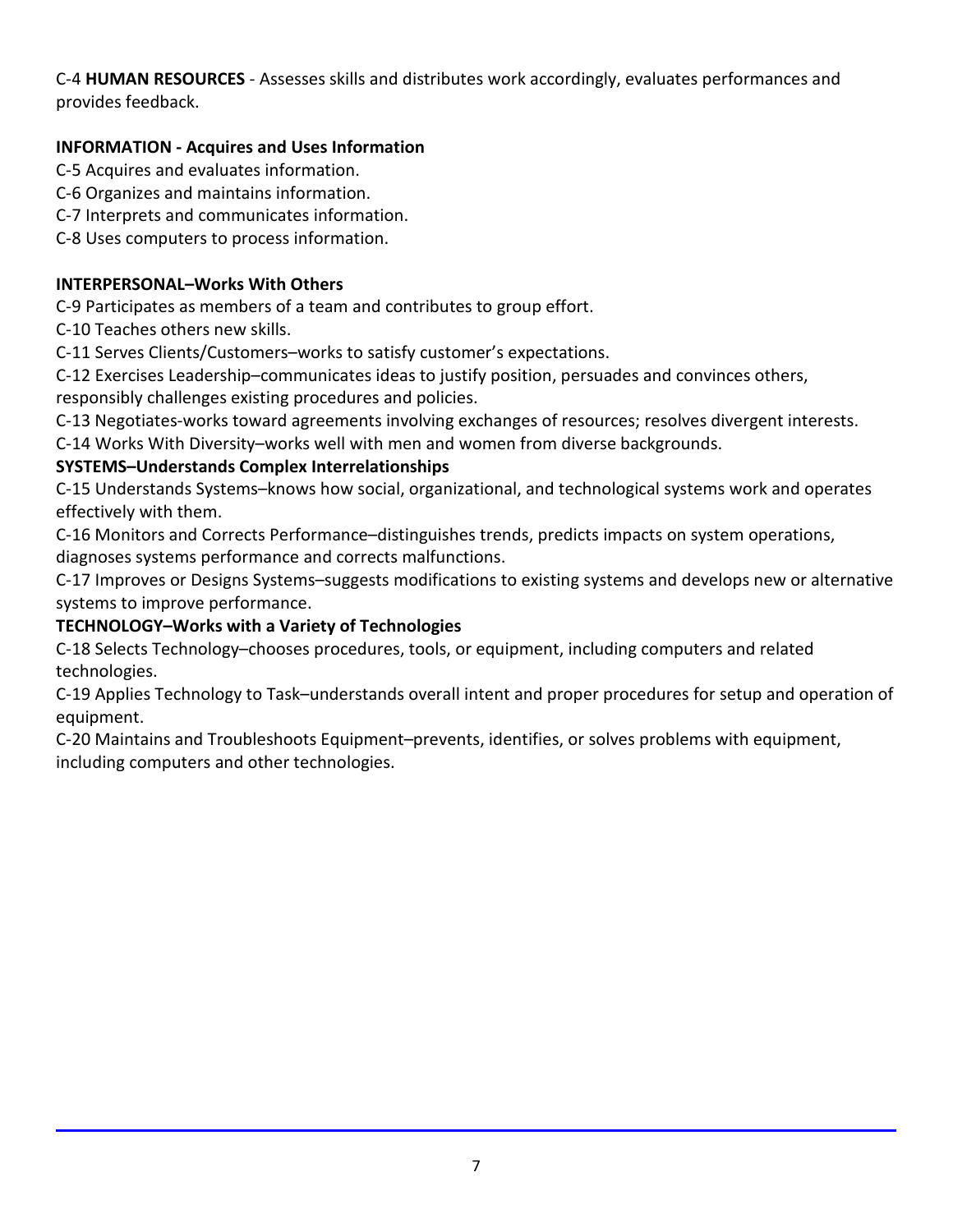## **COURSE OUTLINE**

| <b>Friday 8/30/19</b>       | <b>Study habits and test taking tips</b><br><b>Medical Terminology (Chapter2)</b><br><b>Terms</b><br>Prefixes, suffixes, root words<br><b>Abbreviations</b> |
|-----------------------------|-------------------------------------------------------------------------------------------------------------------------------------------------------------|
| <u>Friday 9/6/19</u>        | <b>PRE-TEST</b><br><b>(NBSTSA Practice CST Exam computer lab 8:30)</b>                                                                                      |
|                             | PHARMACOLOGY HOMEWORK DUE                                                                                                                                   |
| <b>Friday 9/13/19</b>       | <b>QUIZ - Medical Terminology</b><br>Microbiology and Wound Healing (Chapter 3/5)<br><b>Sterilization Methods</b>                                           |
|                             | <b>HOMEWORK PRACTICE EXAM 1 DUE</b>                                                                                                                         |
| <b>Friday 9/20/19</b>       | <b>QUIZ</b> - Microbiology, Wound Healing, Sterilization<br><b>Cardiothoracic Surgery (Chapter 15/16)</b>                                                   |
|                             | MICROBIOLOGY HOMEWORK DUE                                                                                                                                   |
| <b>Friday 9/27/19</b>       | <b>QUIZ - Cardiothoracic and Vascular Surgery</b><br><b>General Surgery Procedures (Chapter 8)</b><br><b>HOMEWORK PRACTICE EXAM 2 DUE</b>                   |
| <b>Friday 10/4/19</b>       | <b>OBGYN Procedures (Chapter 9)</b>                                                                                                                         |
| <b>Friday</b><br>10/11/2019 | <b>NO CLASS FALL BREAK BUT SEE BELOW!!!!!</b>                                                                                                               |
|                             | **HOMEWORK PRACTICE EXAM 3 DUE**                                                                                                                            |
| <b>Friday 10/18/19</b>      | <b>QUIZ- General/OBGYN</b><br><b>Genitourinary Surgery</b>                                                                                                  |
|                             | <b>INSTRUMENTATION HOMEWORK DUE</b>                                                                                                                         |

8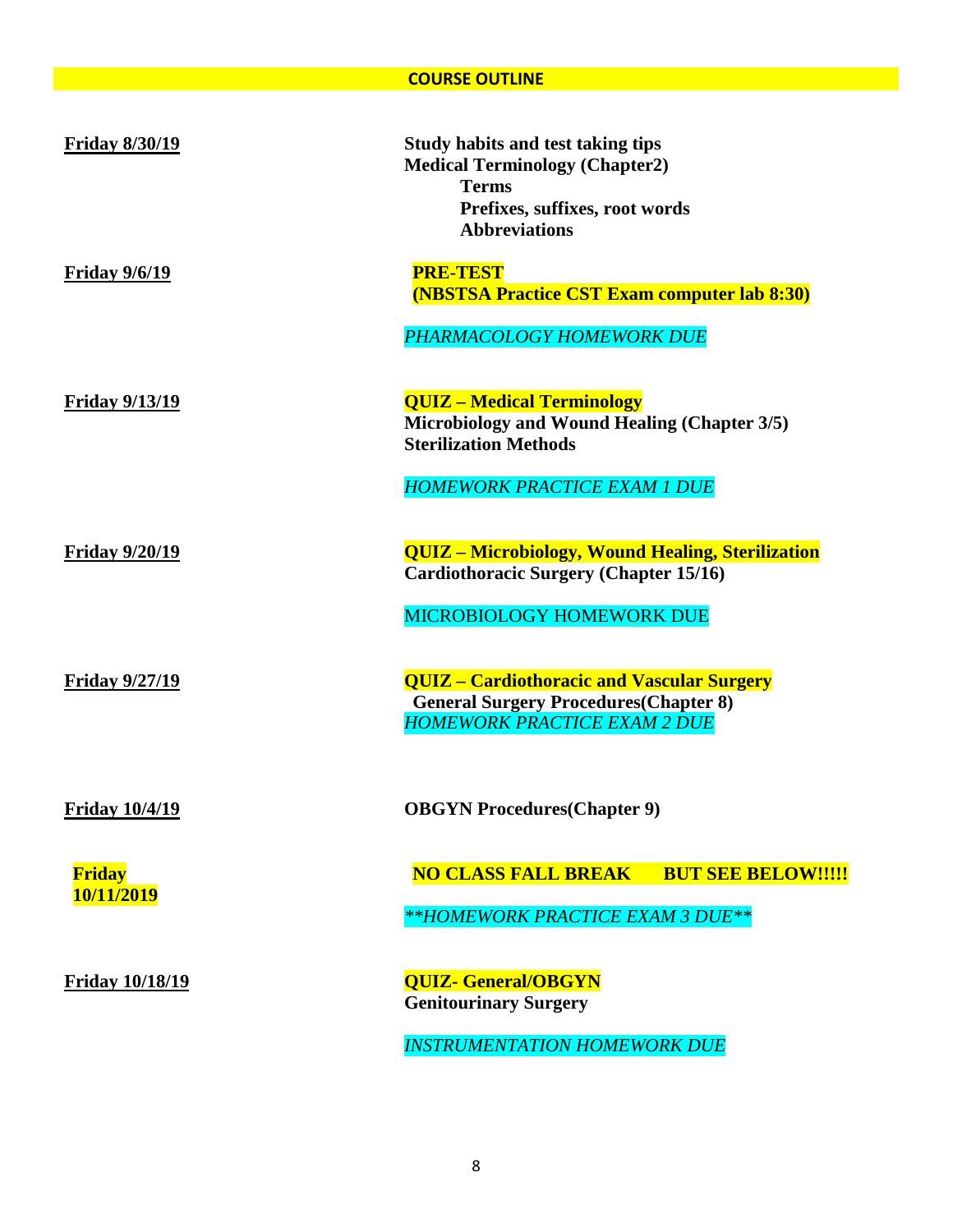# **Friday 10/25/19**

**Guest Speaker, wear scrubs QUIZ- GU ENT Surgery(Chapter 12/13) Plastic Surgery**

*HOMEWORK PRACTICE EXAM 4 DUE*

| <b>Friday 11/1/19</b>    | <b>Quiz Eye and ENT</b><br><b>Orthopedic Surgery (Chapter 14)</b>        |
|--------------------------|--------------------------------------------------------------------------|
| <b>Friday 11/8/19</b>    | <b>Neuro</b> ( <i>Chapter</i> 17)<br><b>HOMEWORK PRACTICE EXAM 5 DUE</b> |
| <b>Friday 11/15/19</b>   | <b>Test Othro/Neuro</b>                                                  |
| <b>Friday 11/22/19</b>   | <b>FINAL</b>                                                             |
| <b>Friday 11/29/2019</b> | Sleep/shop/whatever you like to do for Black Friday                      |
| <b>Friday 12/6/18</b>    | <u>CERTIFICATION EXAM TESTING CENTER</u>                                 |